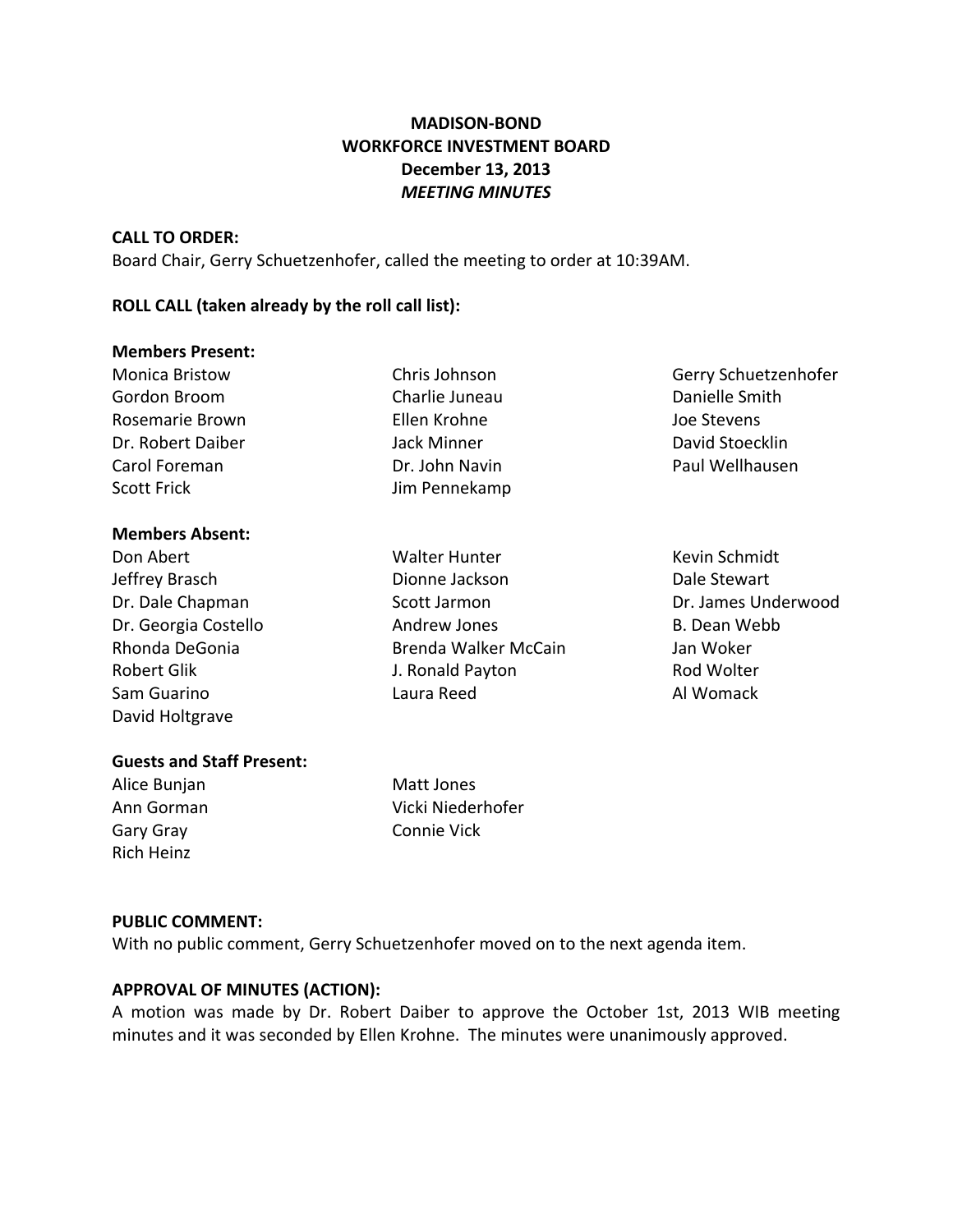#### **COMMITTEE REPORTS:**

### **Executive Committee:**

Gerry Schuetzenhofer presented the 2014 WIB, Executive Committee and Youth Council meeting dates for approval (citing changes from the previous dates sent to the board). Joe Stevens made the motion for approval and it was seconded by Charlie Juneau. The meeting dates were unanimously approved.

## **Supporting Economic Development:**

Jim Pennekamp reported that the Business Retention & Expansion visits are ongoing and the committee will meet again in January.

### **Membership and Management:**

In the absence of a current committee chair, David Stoecklin acknowledged the 3 newest board members: Danielle Smith, Jeffrey Brasch and Gordon Broom. He also mentioned that the WIB is still in search of new Bond County members and also that the state recently approved a new 2 year recertification for the board. David also briefly updated everyone on the current budget situation in Washington, D.C. and the status of WIA reauthorization.

### **CIMET:**

Paul Wellhausen reported that the CIMET Committee met via conference call on November 13<sup>th</sup> and the meeting minutes are in the packet. There is still no word from the state on the MOU submitted in August and the committee will meet again in January.

#### **Communications:**

In Laura Reed's absence, David Stoecklin reported that the fall edition of the WIB e-newsletter was recently released. The newsletter highlighted the ATIM grant, Jobs Plus 2013 and board member Laura Reed. The committee's next project is to work on a press release featuring the newest WIB members.

## **Youth Council:**

In Rod Wolter's absence, David Stoecklin reported that the Youth Council met on November 6<sup>th</sup> and Dr. Daiber reported that he will be meeting soon with Highland High School and Highland Middle School to discuss the 2014 Career Day events. Also, there were discussions regarding the GED testing changes taking effect January  $1<sup>st</sup>$ , 2014. Testing will be only available online and the fee will be raised from \$50 to \$130.

## **Treasurer's Report:**

In Dave Holtgrave's absence, Gerry Schuetzenhofer referenced the Treasurer's Report in the packet and referred any questions to Rich Heinz.

#### **Business Services:**

Matt Jones referenced the Business Services Activity Report in the packet. The report covers the period of October  $1^{\text{st}}$  through December  $13^{\text{th}}$ .